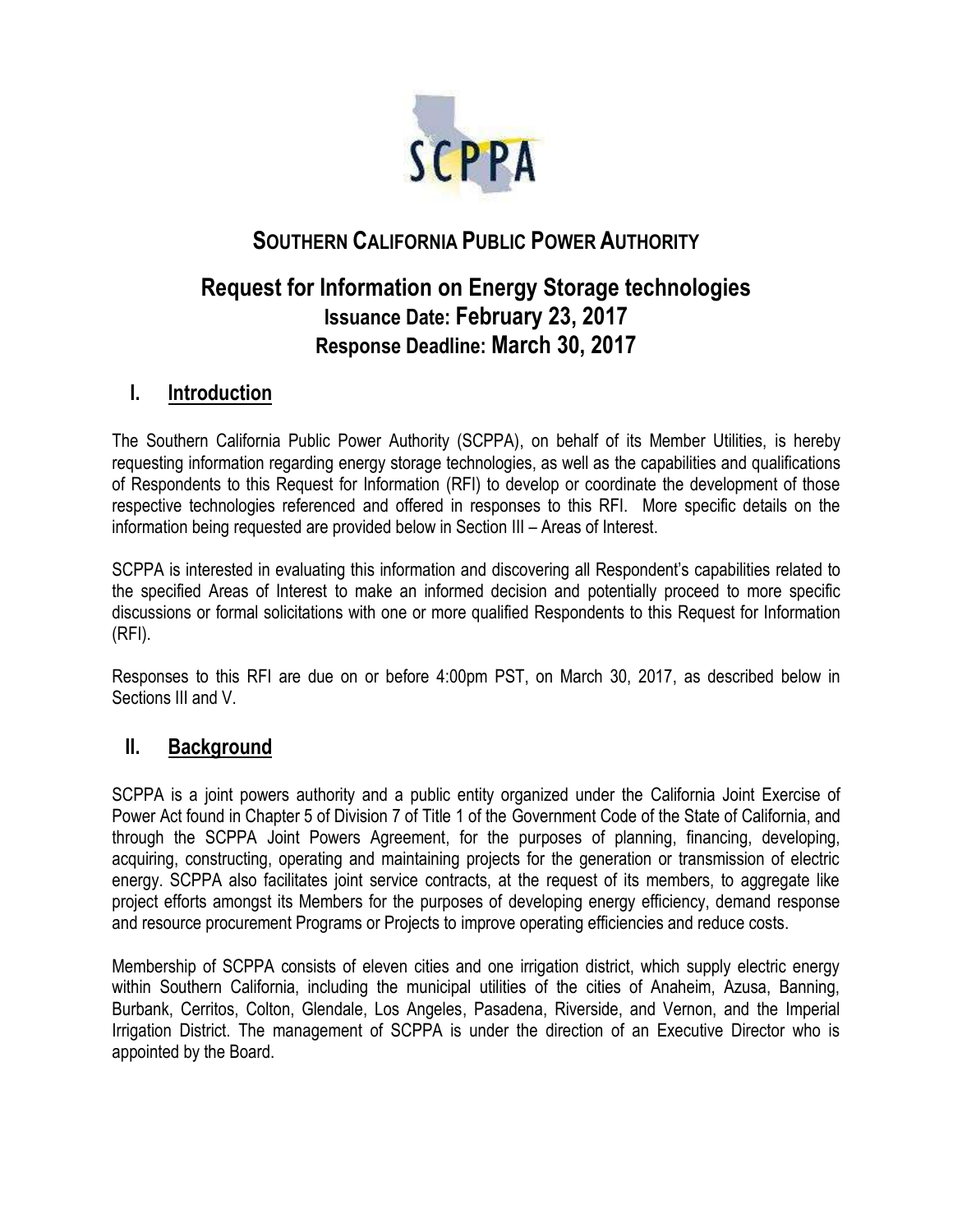# **III. Areas of Interest**

SCPPA members have expressed interest in gathering technical assessments and related cost information, to the extent possible, for many different energy storage technologies to meet the needs of their respective electric utilities and the communities that they serve. Recognizing that the energy storage market is broad and multiple media can be used to store energy, SCPPA is requesting and accepting information offered by Respondents on any and all technologies that can be used by electric utilities or their customers to improve their respective operating efficiencies and/or reduce operating costs of their facilities or homes.

The specific, detailed information that SCPPA is requesting on any such energy storage technology includes, but is not limited to:

- 1. **Storage Type**
	- Biological
	- Chemical
	- Electrochemical
	- Electrical

#### 2. **Electric System Applicability**

- Transmission Services
- Distribution Services

#### 3. **Storage Technology Use / Function**

- **•** Bulk Services
	- o Peak Load Shift
	- o Supply Capacity
- **•** Ancillary Services
	- o Frequency Regulation
	- $\circ$  Spin & Non-spin capacity
	- o Voltage Support
	- o Black Start
	- o Variable Resource Load Following
- Transmission & Distribution Services
	- o Infrastructure Deferral
	- o Congestion Relief
	- o Transmission Capacity

#### 4. **Storage Technology Maturity**

#### 5. **Storage Technology Physical Make-up / Construct**

- Storage medium
- Technology overview
- Cycle/"Round trip" efficiency
- Rate of charge and discharge and efficiency declines with varying rates

**Other** 

**Mechanical** Thermal

- Generation Services
- Customer / Behind-the-Meter Services
- Commercial Industrial Services
	- o Power Quality
	- o Power Reliability
	- o Energy Time Shift
	- o Demand Charge Management
- Residential Services
	- o Power Quality
	- o Power Reliability
	- o Energy Time Shift

- Size/dimensions and footprint
- Safety Considerations (e.g. environmental and/or physical hazards) and potential mitigation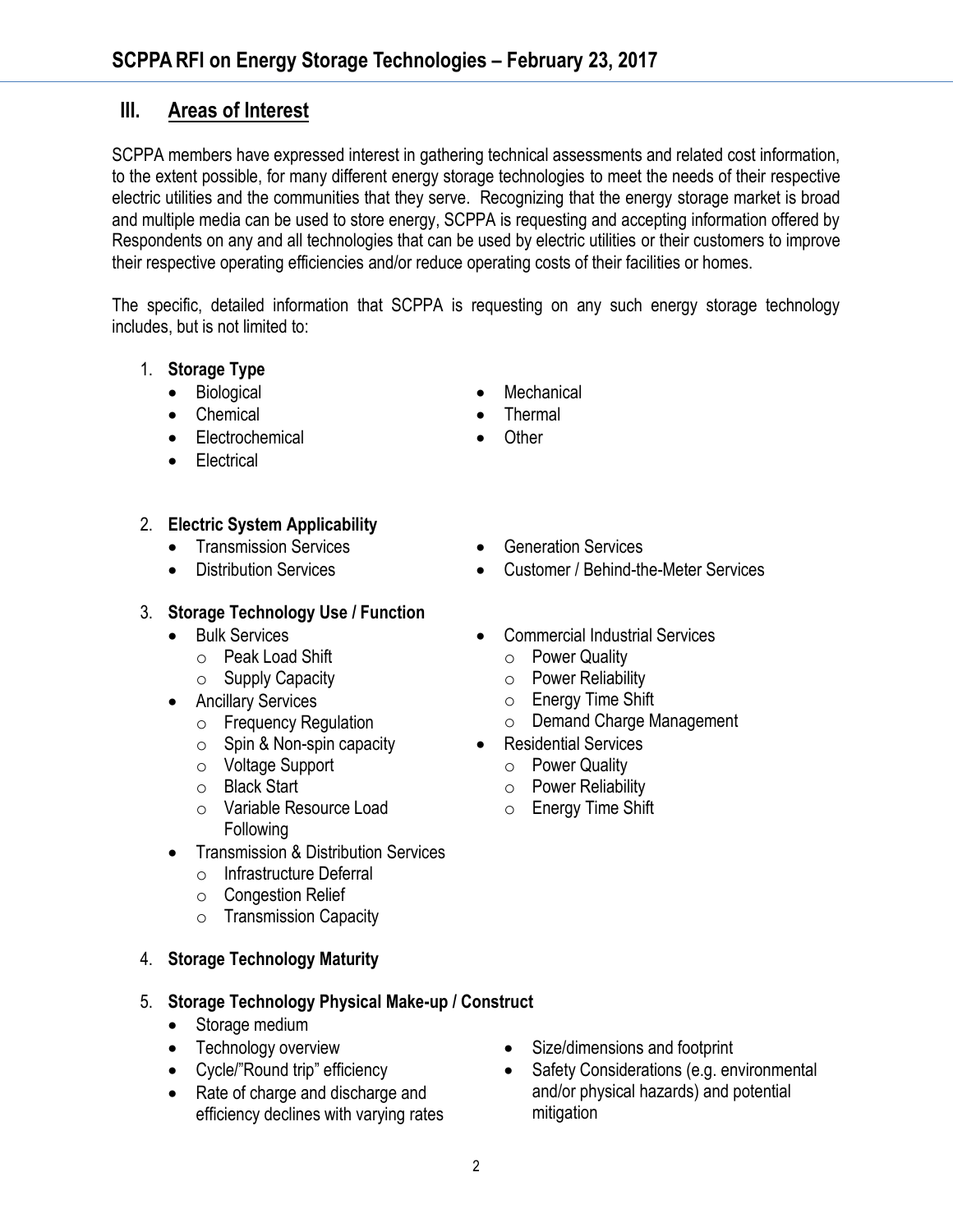#### 6. **Exemplary Prices**

- $\bullet$  Installed cost (\$/kW)
- Life cycle cost (\$/kW-year)
- Energy Cost (\$/MWH)

SCPPA recognizes and acknowledges that some of these factors, particularly prices, will depend on the capacity of (and possibly the duration of time required from) the energy storage facility being built as well as location. While this RFI is not intended to specify a certain storage project of any particular size, duration, cycling capability or other such design parameter, it is expected that SCPPA and/or one or more of our Members will use the information obtained in this RFI to develop and issue subsequent Requests for Proposals for well-defined storage projects. One example of such an opportunity is a potentially impending RFI from the Los Angeles Department of Water and Power for the development of a large-scale storage project to support the integration of intermittent renewable energy into their transmission system.

To that end, SCPPA is requesting that in addition to the necessary supporting documentation of the system(s) being offered, all responses to the RFI must include the full price of at least one (1) size-specific example of the storage system – with a clear delineation of the capacity and duration (in MW and MWH) being offered – without consideration or inclusion of land acquisition costs. However, SCPPA is also requesting that Respondents clearly delineate their ability to develop energy storage system(s) with pointof-delivery/point-of-receipt in one or more of the balancing authorities (BA) that one or more SCPPA Members operate within. These BAs include the CA ISO, LADWP BA, and IID's BA.

All of the parameters referenced above shall be identified and included in Appendix A that must be included for any and all energy storage system offerings provided by Respondents to this RFI.

| <b>SCPPA RFI on Energy Storage Technologies Selection Process</b> |                             |
|-------------------------------------------------------------------|-----------------------------|
| <b>Schedule of Requirements</b>                                   | <b>Target Date(s)</b>       |
| <b>Issue RFI</b>                                                  | February 23, 2017           |
| Questions for clarification Due                                   | March 7, 2017               |
| Responses Due                                                     | March 30, 2017              |
| Review of Responses                                               | April 2017                  |
| Interviews (if necessary)                                         | April - May 2017, if needed |
| Selection of Respondent(s)                                        | April - May 2017            |

# **Timeline / Schedule\***

\*Timeline/Schedule is subject to change.

The deadline to submit questions on this RFI will be 4:00PM (PDT) on **March 7, 2017**. All questions should be submitted electronically via e-mail to: [bcope@scppa.org,](file://app-server/data/RFPs_RFQs_RFIs/Public%20Benefits%20Committee/Paperless%20Rebate%20Automation/RFP/bcope@scppa.org) referencing **Energy Storage RFI Questions** in the subject line. Answers to all questions will be provided to inquisitor via e-mail within 4 business days from the date received. Answers to questions that SCPPA, at its sole determination and discretion, deems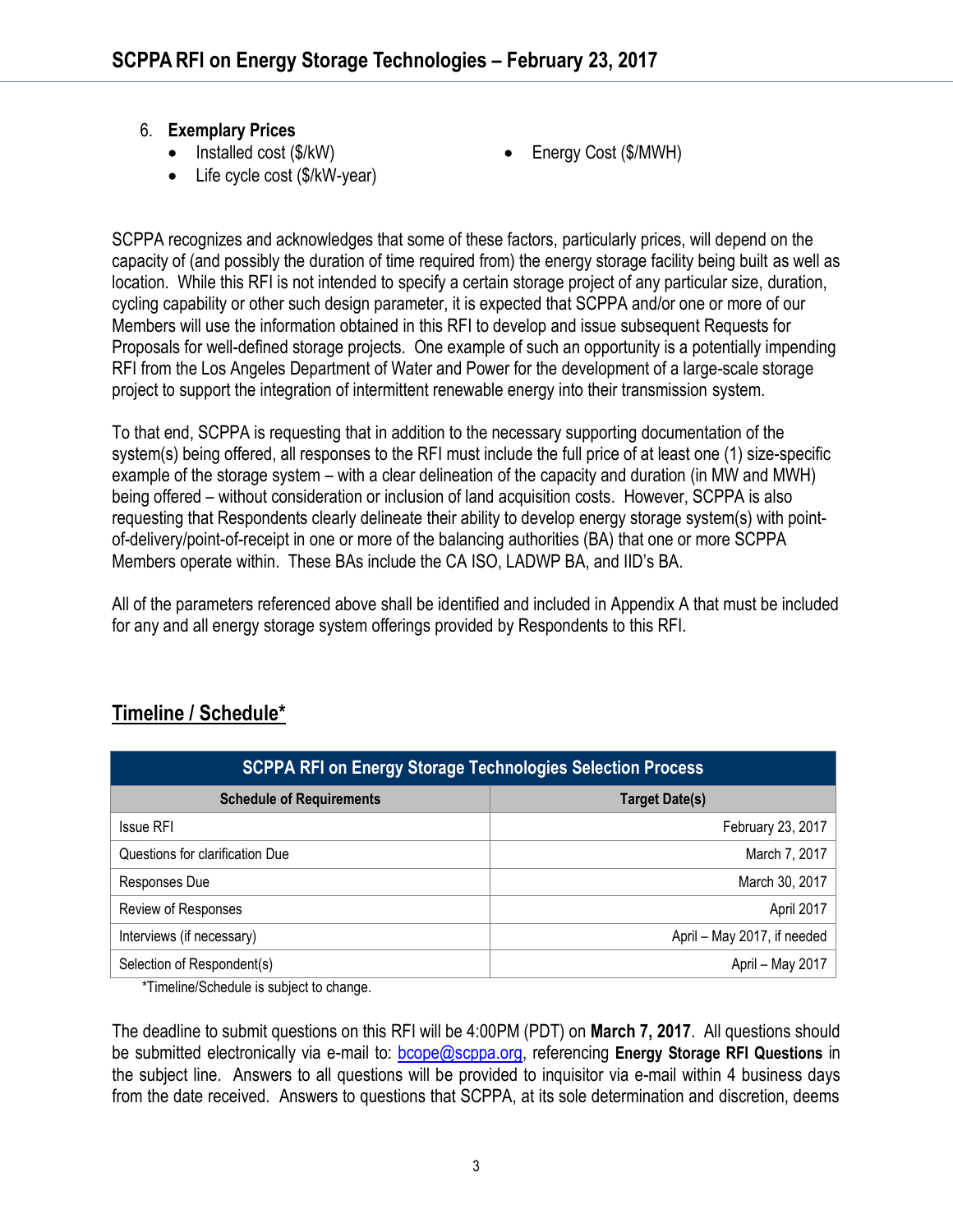to be substantive or that would place the inquisitor at a distinct and unfair advantage to other potential Respondents will be posted on SCPPA's website at:

[http://www.scppa.org/pages/misc/RFIs.html](http://www.scppa.org/pages/misc/RFPs.html) within 1 business days from the date delivered to inquisitor, but no later than **March 12, 2017**. It is the responsibility of potential Respondents to review this website for any and all postings.

# **IV. Information Submission Required Elements**

#### **1. Transmittal Letter Content:**

- **a)** A brief statement of the Respondent's understanding of the services and products being requested and considered, as well as any physical or legal limitations or constraints that may exist in allowing the Respondent to provide such service and/or products.
- **b)** Legal name of Individual or Firm (Respondent) with physical street address, telephone and FAX numbers with the name(s), respective position(s)/title(s) and e-mail address(es) of all individuals authorized to represent the Respondent.

#### **2. Information Statement to describe your firm's:**

- **a)** experience in performing or providing the services and products within Areas of Interest as referenced above and as may be applicable to this RFI;
- **b)** organizational structure, management Information, and other service or product related Information, including number of years firm or individual has been in the related business;
- **c)** list or table of key employees including a description of their Information, experience and duties related to the services and/or products referenced within this RFI;
- **d)** a list of office locations where work will be performed, if different than the physical address referenced above;
- **e)** reliance on or use of subcontractors to perform services or develop[p projects referenced within this RFI; and
- **f)** describe whether the Respondent has, within the last five years, rendered any service to SCPPA or to any of SCPPA's Members, either as a contractor or subcontractor, either under the name presented in the Transmittal letter or any other name or organization. If so, please provide details (status as prime or subcontractor, brief description of the contract, contract start and end dates, the contract administrator name, and total actual contract expenditures).
- **g)** If the Respondent has not rendered any service within the last five years to SCPPA or to any of SCPPA's Members, then please provide as many as five (5) references of similar or related work performed within the past 3 years with the requested details described above including the counterparty for which services were provided.
- **h)** Respondent shall indicate any and all pending litigation that could affect the viability of Respondent's submittal, continuance of existing contracts, operation or financial stability.

## **V. Information Submission Delivery Requirements**

One (1) electronic copy of your submittal should be delivered no later than 4:00 pm PST on March 30, 2017 e-mailed to: [bcope@scppa.org](mailto:bcope@scppa.org) with Subject/Title as: **[Respondent Name] Energy Storage RFI Submittal**.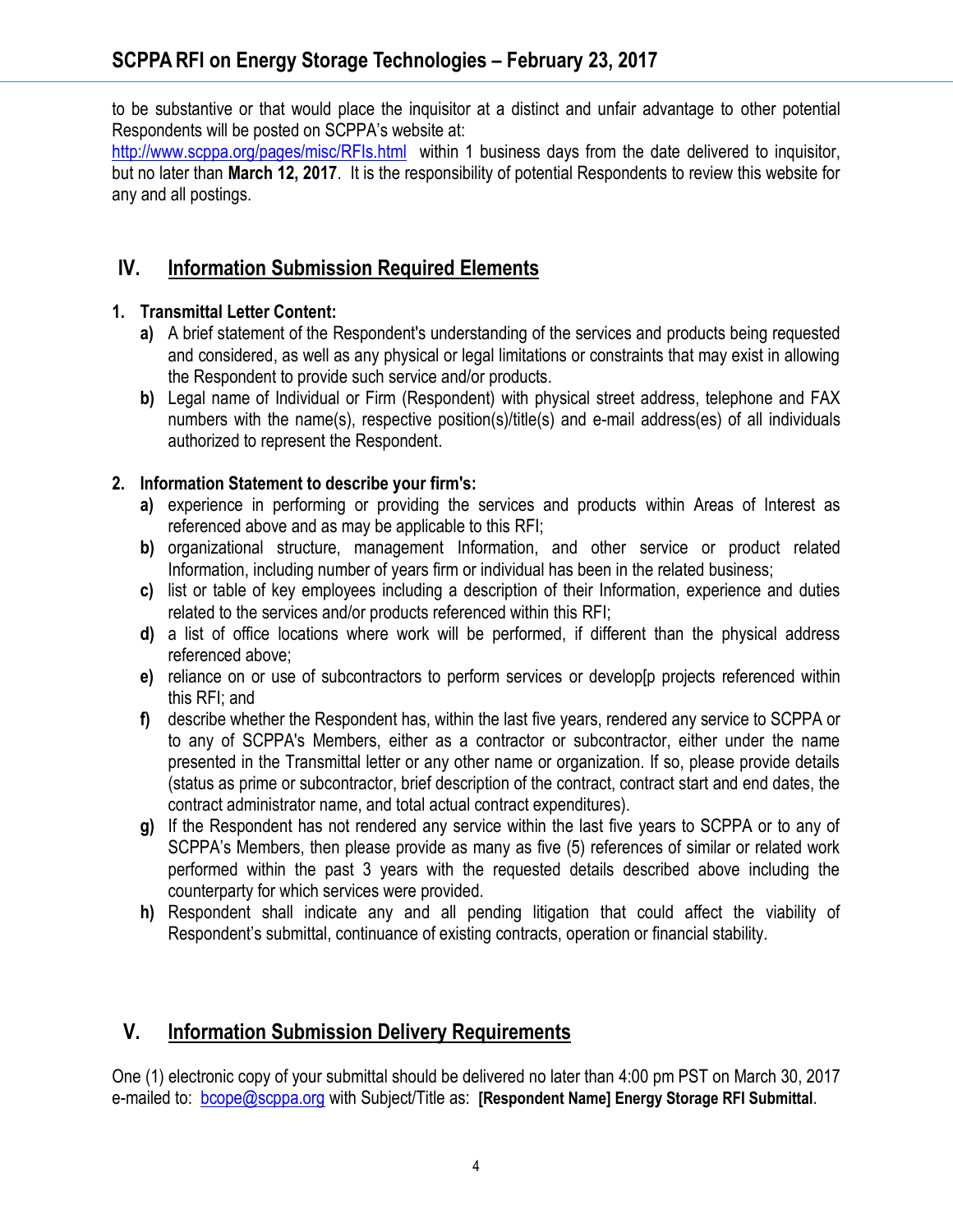One (1) hard copy of your submittal can or may also be delivered to the address below no later than the time and date referenced above, but hard-copy submittal is not required.

> Southern California Public Power Authority **Energy Storage RFI** Attention: Bryan Cope 1160 Nicole Court Glendora, California 91740

No contact should be made with the Board of Directors, any committee or working group representatives, or SCPPA Participating Members concerning this RFI.

All information received by SCPPA in response to this RFI is subject to the California Public Records Act and may be subject to the California Brown Act and all submissions may be subject to review in the event of an audit.

## **VI. Submittal Terms and Conditions**

- **1.** SCPPA reserves the right to cancel this RFI at any time, reject any and all submittals and to waive irregularities.
- **2.** SCPPA shall determine at its sole discretion the value of any and/or all submittals.
- **3.** Submittals may be sub-divided or combined with other submittals, at SCPPA's sole discretion.
- **4.** SCPPA shall perform an initial screening and evaluation to identify and eliminate any submittals that are not responsive to the request for Information, do not meet the minimum requirements set forth in the request for Information or are otherwise deemed, at SCPPA's sole discretion, unable to provide dependable and reliable services.
- **5.** SCPPA reserves the right to submit supplementary follow-up questions or inquiries to request clarification of information submitted and to request additional information from any one or more of the Respondents.
- **6.** SCPPA reserves the right, without qualification and in its sole discretion, to accept or reject any or all submittals for any reason without explanation to the Respondent, or to subsequently make an award to one or more Respondent(s), who, in the opinion of SCPPA, will provide valued service and/or products to SCPPA and its Members.
- **7.** SCPPA may decline to enter into any potential engagement agreement or contract with any Respondent, terminate negotiations with any Respondent, or to abandon the RFI process in its entirety.
- **8.** Those Respondents who provide Qualification submittals agree to do so without legal recourse against SCPPA, its Members, their directors, officers, employees and agents for rejection of their submittal(s) or for failure to execute or act on their submittal for any reason.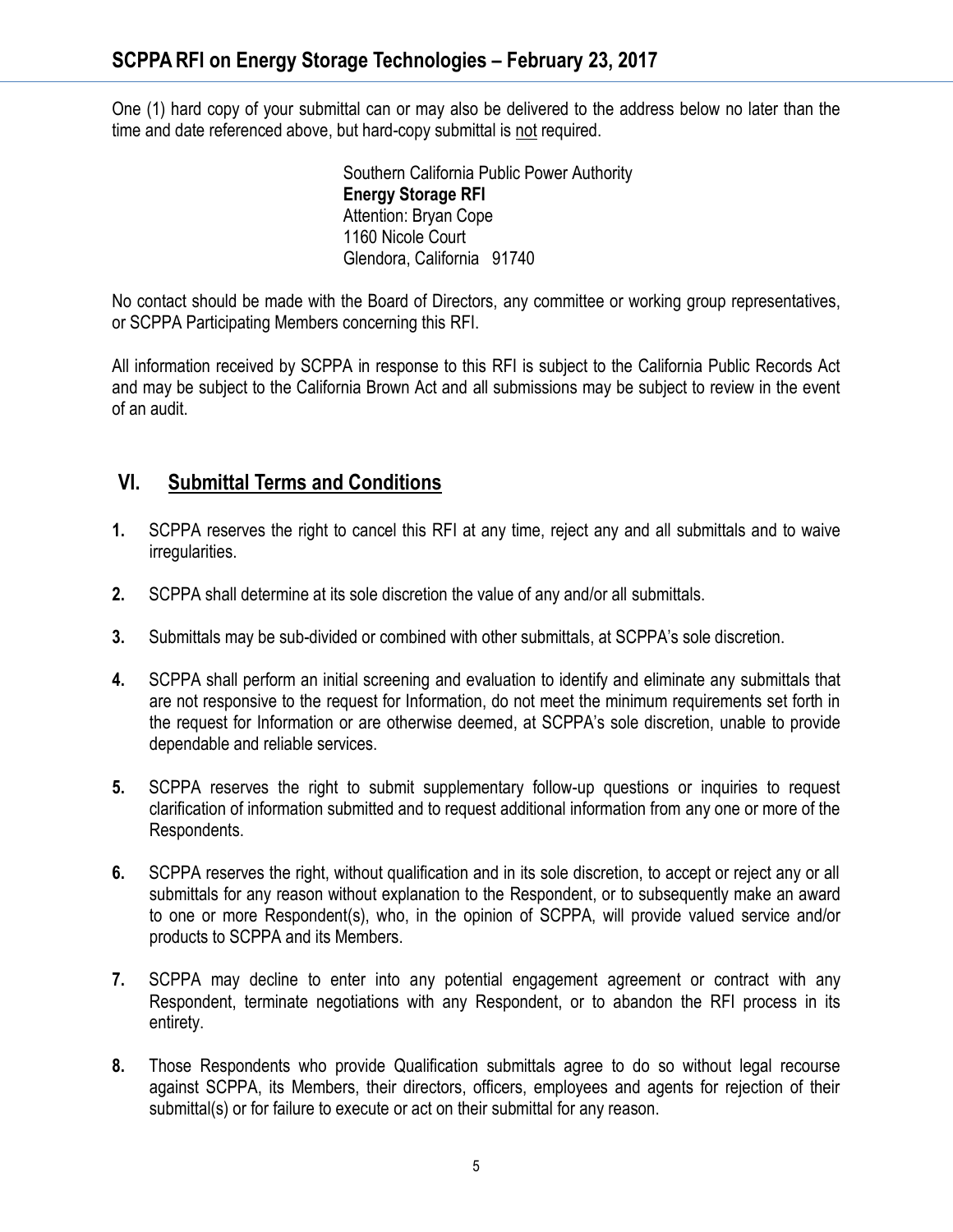- **9.** SCPPA shall not be liable to any Respondent or party in law or equity for any reason whatsoever for any acts or omissions arising out of or in connection with this request for submittals.
- **10.** SCPPA shall not be liable for any costs incurred by any Respondents in preparing any information for submission in connection with this RFI process or any and all costs resulting from responding to this RFI. Any and all such costs whatsoever shall remain the sole responsibility of the Respondent.
- **11.** SCPPA may require certain performance assurances from Respondents prior to entering into negotiations for a proposed project. Such assurances may potentially include a requirement that Respondents provide some form of performance security.
- **12.** Either SCPPA collectively or Members individually may respond to, or enter into negotiations for services related to a submittal. SCPPA is not responsible or liable for individual Members interactions with the Respondent which are not entirely conducted through SCPPA or at SCPPA's option or election to engage the Respondent as defined within the Terms and Conditions herein.
- **13.** Submission of a submittal constitutes acknowledgement that the Respondent has read and agrees to be bound by the terms and specifications of this RFI and any addenda subsequently issued prior to the due date for a submittal.
- **14.** Information in this RFI is accurate to the best of SCPPA's knowledge but is not guaranteed to be correct. Respondents are expected to complete all of their due diligence activities prior to entering into any final contract negotiations with SCPPA.
- **15.** SCPPA reserves the right to reject any submittal for any reason without cause. SCPPA reserves the right to enter into relationships with more than one Respondent, can choose not to proceed with any Respondent with respect to one or more categories of services, and can choose to suspend this RFI or to issue a new RFI that would supersede and replace this RFI.

## **Additional Considerations for Submittal**

- **1. Response Preparations:** Submittals should be prepared simply and economically, without the inclusion of unnecessary promotional materials. Information should be submitted on recycled paper that has a minimum of thirty percent (30%) post-consumer recycled content and duplex copied (doublesided pages) where possible and applicable.
- **2. Insurance, Licensing, or other Certification:** If selected subsequently to provide service(s) and/or product(s) related to the Areas of Interest in this RFI, the Respondent and each of its known subcontractors will be required to maintain sufficient insurance, licenses, or other required certifications for the type of work being performed. SCPPA or its Members may require specific insurance coverage to be established and maintained during the course of work and as a condition of award or continuation of contract.
- **3. Non-Discrimination/Equal Employment Practices/Affirmative Action Plan:** If selected subsequently to provide service(s) and/or product(s) related to the Areas of Interest in this RFI, the Respondent and each of its known subcontractors may be required to complete and file an acceptable